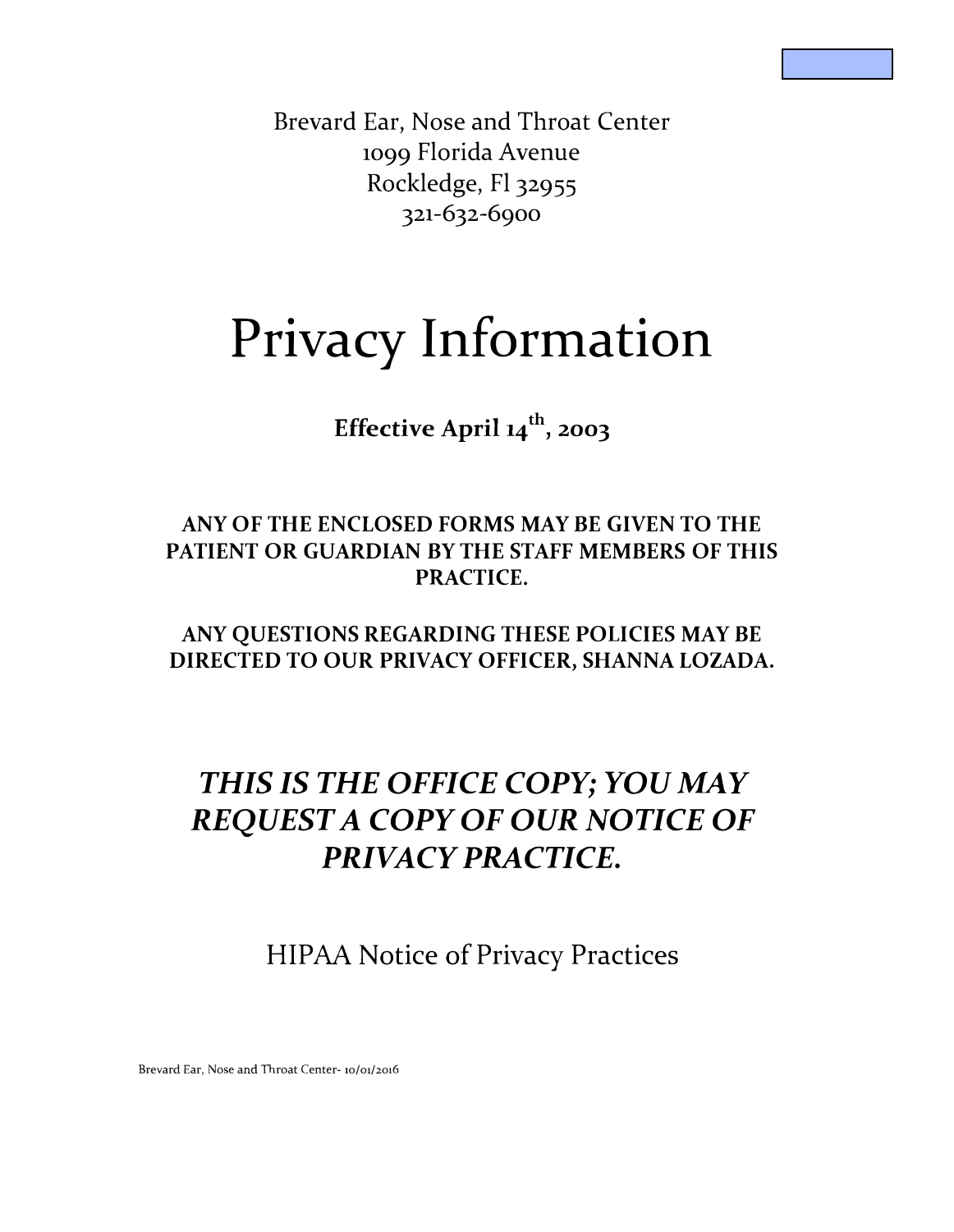| <b>Brevard Ear, Nose and Throat Center</b>             | <b>Policy and Procedure</b> |
|--------------------------------------------------------|-----------------------------|
| <b>Title:</b> Notice of Privacy Practices and Policies | $P\&P\#: PM-1.0$            |
| <b>Approval Date: 10/01/2016</b>                       | <b>Review: Annual</b>       |
| <b>Effective Date: 10/01/2016</b>                      | <b>Practice Management</b>  |

### **PLEASE REVIEW IT CAREFULLY.**

#### **1. Introduction**

Brevard Ear, Nose and Throat Center is required by law to maintain the privacy of your health information and to provide individuals with notice of its legal duties and privacy practices with respect to health information. Brevard Ear, Nose and Throat Center is required to abide by the terms of the Notice currently in effect. Brevard Ear, Nose and Throat Center reserves the right to change the terms of its notice and to make the new notice provisions effective for all PHI that it maintains.

This Notice of Privacy Practices and Policies outlines our practices, policies and legal duties to maintain confidentiality and protect against prohibited disclosure of protected health information ("PHI") under the privacy regulations mandated by the Health Insurance Portability and Accountability Act ("HIPAA") and further expanded by the Health Information Technology for Economic Clinical Health Act ("HITECH").

PHI includes your demographic information such as name, address, telephone number, and family; past, present, or future information about your physical or mental health or condition; and information about the medical services provided to you, including payment information, if any of that information may be used to identify you. Your PHI may be maintained by us electronically and/or on paper.

This Notice describes uses and disclosures of PHI to which you have consented, that you may be asked to authorize in the future, and that are permitted or required by state or federal law. Also, it advises you of your rights to access and control your PHI.

We may amend this Notice of Privacy Practices and Policies periodically. The new notice will be effective for all PHI that we maintain at that time. Upon your request, we will provide you with any revised Notice of Privacy Practices or you may obtain a copy by accessing our website

at www.BrevardEntCenter.com or by calling the office, 321-632-6900 and requesting that a revised copy be sent to you in the mail, or asking for one at the time of your next appointment.

We regard the safeguarding of your PHI as an important duty. The elements of this Notice and any authorizations you may sign are required by state and federal law for your protection and to ensure your informed consent to the use and disclosure of PHI necessary to support your relationship with Brevard Ear, Nose and Throat Center.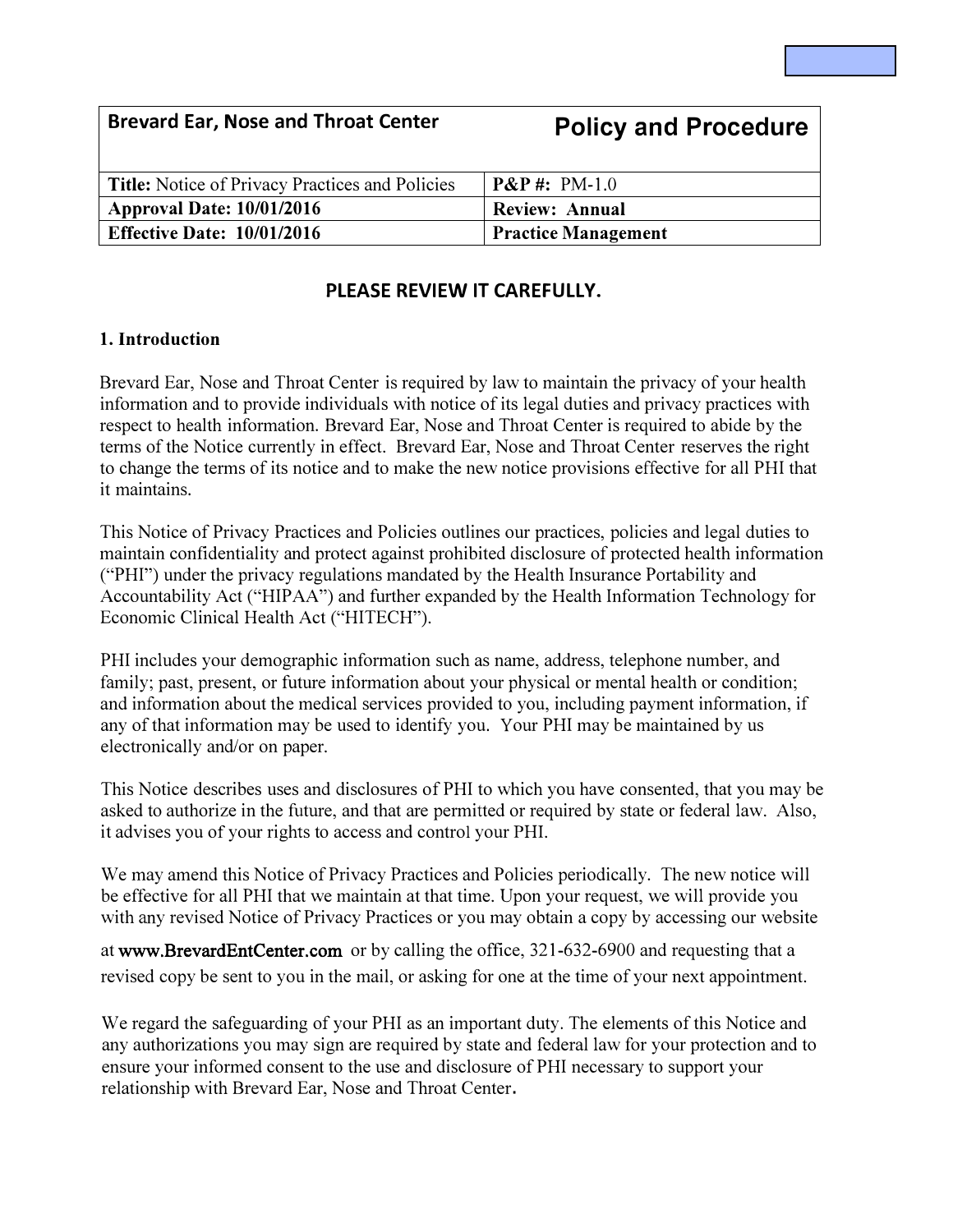If you have any questions about Brevard Ear, Nose and Throat Center's Notice of Privacy Practices and Policies, please contact Shanna at 321-632-6900.

#### **2. Safeguarding PHI within our Practice**

We have in place appropriate administrative, technical, and physical safeguards to protect and to secure the privacy and security of your PHI. We orient our staff to the regulations and policies developed to protect the privacy of your PHI, and review their obligation to maintain privacy and security annually. We hold medical records in a secure area within our practice, and our electronic medical record system is monitored and updated to address security risks in compliance with the HIPAA Security Rule. Only staff members who have a legitimate "need to know" are permitted access to your medical records and other PHI. Our staff understands the legal and ethical obligation to protect your PHI and that a violation of this Notice of Privacy Practices and Policies may result in disciplinary action in accordance with our Human Resource policies.

#### **3. Uses and Disclosures of PHI**

As part of our registration materials, we will request your written consent for our practice to use and disclose your PHI for the following types of activities:

- **Treatment.** Treatment means the provision, coordination, or management of your health care and related services by Brevard Ear, Nose and Throat Center and health care providers involved in your care. It includes the coordination or management of health care by a provider with a third party insurance carrier, communication with lab or imaging providers for test results, consultation between our clinical staff and other health care providers relating to your care, or our referral of you to a specialist physician or facility.
- **Payment.** Payment means our activities to obtain reimbursement for the medical services provided to you, including billing, claims management, and collection activities. Payment also may include your insurance carrier's efforts in determining eligibility, claims processing, assessing medical necessity, and utilization review. Payment may also include activities carried out on our behalf by one or more of our collection agencies or agents in order to secure payment on delinquent bills.
- **Health Care Operations.** Health care operations mean the legitimate business activities of our practice. These activities may include quality assessment and improvement activities; fraud  $\&$  abuse compliance; business planning  $\&$  development; and business management & general administrative activities. These can also include our telephoning you to remind you of appointments, or using a translation service if we need to communicate with you in person, or on the telephone, in a language other than English. When we involve third parties in our business activities, we will have them sign a Business Associate Agreement obligating them to safeguard your PHI according to the same legal standards we follow.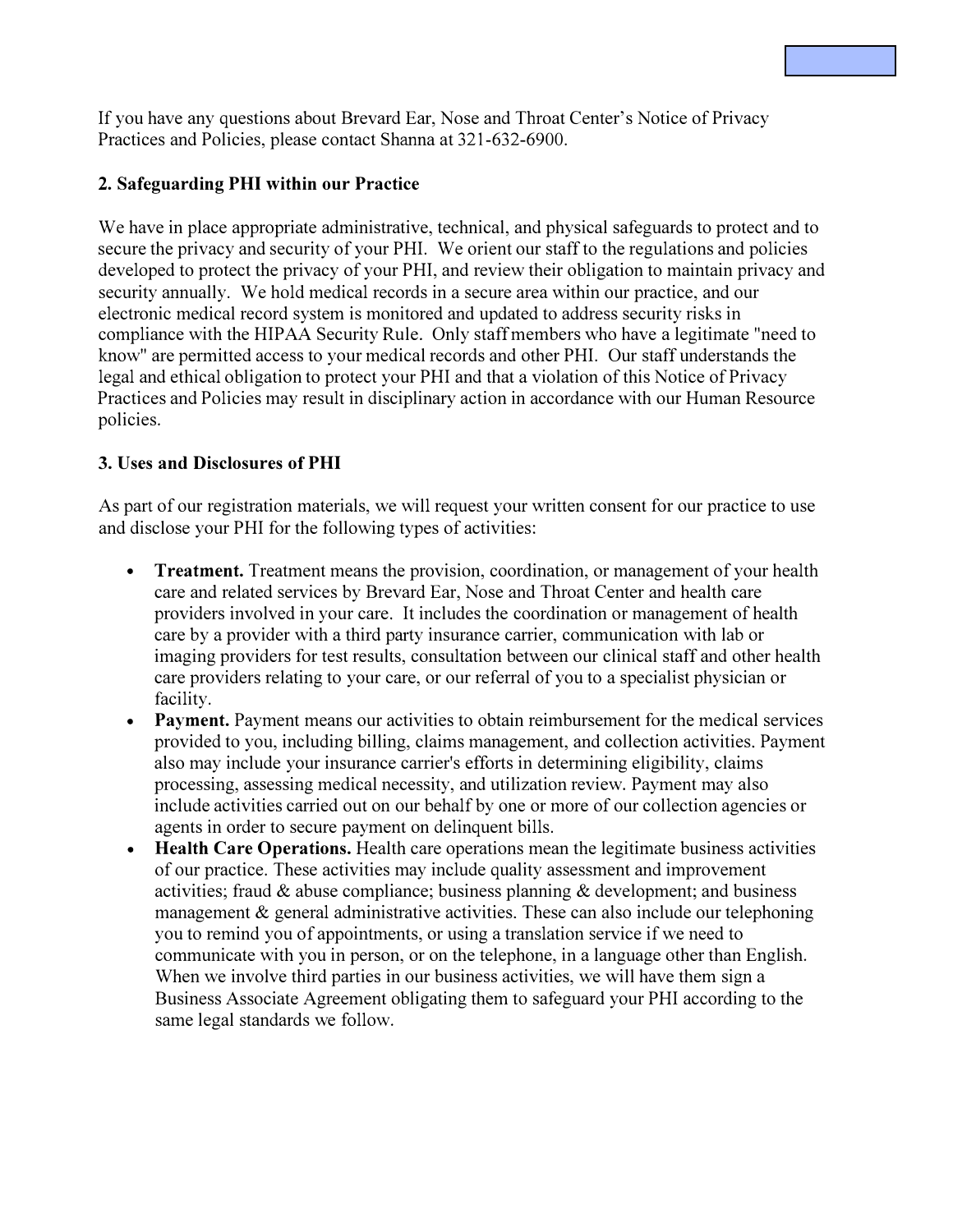#### **4. Electronic Exchange of PHI**

We may transfer your PHI to other treating health care providers electronically. We may also transmit your information to your insurance carrier electronically.

#### **5. Uses and Disclosures of PHI Based Upon Your Written Authorization**

Other uses and disclosures of your PHI will be made only with your specific written authorization. This allows you to request that Brevard Ear, Nose and Throat Center disclose limited PHI to specified individuals or companies for a defined purpose and timeframe. For example, you may wish to authorize disclosures to individuals who are not involved in treatment, payment, or health care operations, such as a family member or a school physical education program. If you wish us to make disclosures in these situations, we will ask you to sign an authorization allowing us to disclose this PHI to the designated parties.

#### **6. Uses and Disclosures of PHI Permitted or Required by Law**

In some circumstances, we may be legally bound to use or disclose your PHI without your consent or authorization. State and federal privacy law permit or require such use or disclosure regardless of your consent or authorization in certain situations, including, but not limited to:

- **Emergencies.** If you are incapacitated and require emergency medical treatment, we will use and disclose your PHI to ensure you receive the necessary medical services. We will attempt to obtain your consent as soon as practical following your treatment.
- **Others Involved in Your Healthcare:** Upon your verbal authorization, we may disclose to a family member, close friend or other person you designate only that PHI that directly relates to that individual's involvement in your healthcare and treatment. We may also need to use PHI to notify a family member, personal representative or someone else responsible for your care of your location and general condition.
- **Communication barriers.** If we try but cannot obtain your consent to use or disclose your PHI because of substantial communication barriers and your physician, using his or her professional judgment, infers that you consent to the use or disclosure, or the physician determines that a limited disclosure is in your best interests, Brevard Ear, Nose and Throat Center may permit the use or disclosure.
- **Required by Law:** We may disclose your PHI to the extent that its use or disclosure is required by law. This disclosure will be made in compliance with the law and will be limited to the relevant requirements of the law.
- **Public Health/Regulatory Activities:** We may disclose your PHI to an authorized public health authority to prevent or control disease, injury, or disability or to comply with state child or adult abuse or neglect law. We are obligated to report suspicion of abuse and neglect to the appropriate regulatory agency.
- **Food and Drug Administration:** We may disclose your PHI to a person or company as required by the Food and Drug Administration to report adverse events, product defects or problems, biologic product deviations as well as to track product usage, enable product recalls, make repairs or replacements or to conduct post-marketing surveillance.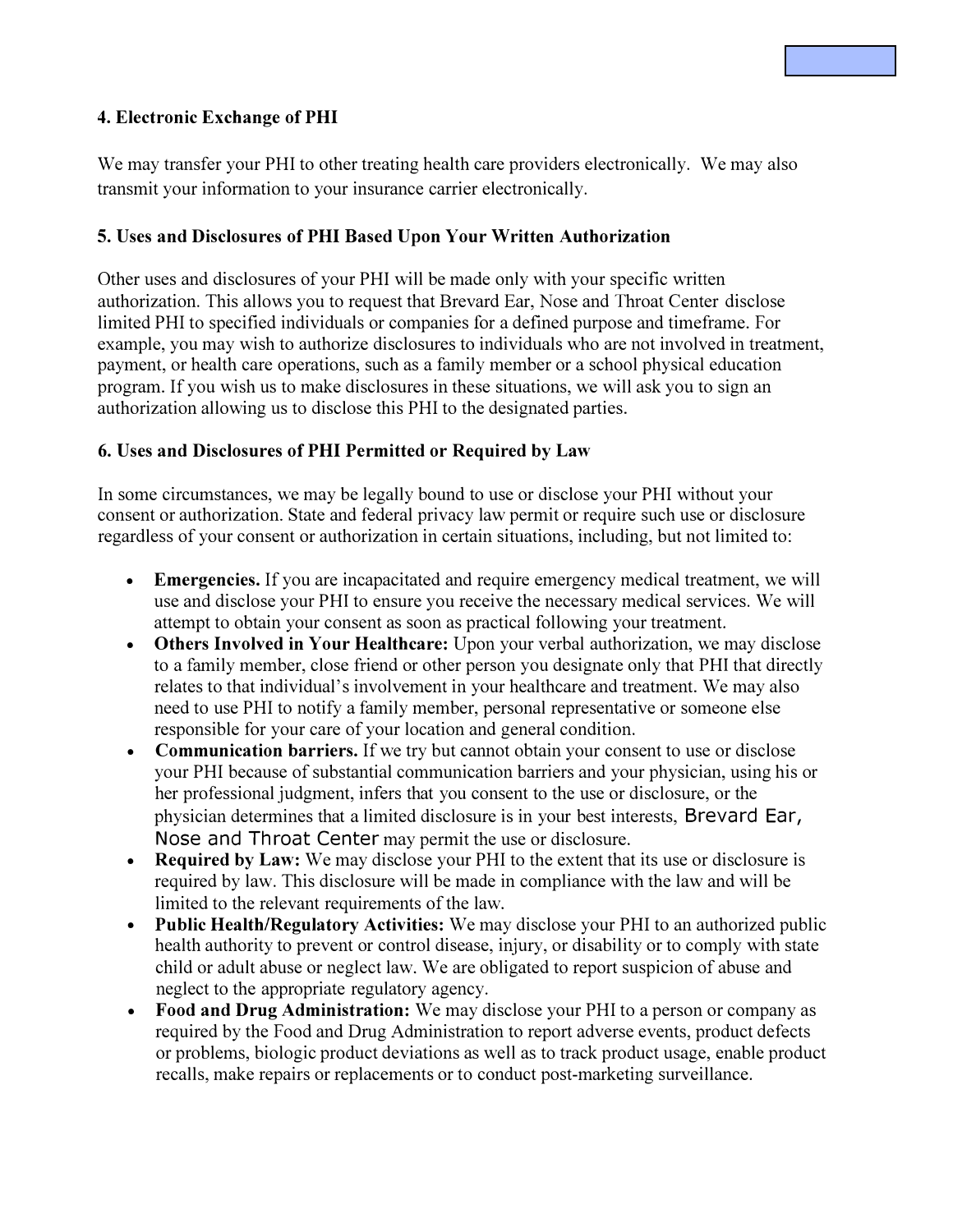- **Health oversight activities.** We may disclose your PHI to a health oversight agency for audits, investigations, inspections, and other activities necessary for the appropriate oversight of the health care system and government benefit programs such as Medicare and Medicaid.
- **Judicial and administrative proceedings.** We may only disclose your PHI in the course of any judicial or administrative proceeding in response to a court order expressly directing disclosure, or in accordance with specific statutory obligation compelling us to do so, or with your permission.
- **Law enforcement activities.** In accordance with Vermont state law, we may not disclose your PHI to a law enforcement officer for law enforcement purposes without court order, statutory obligation or patient authorization.
- **Coroners, medical examiners, funeral directors and organ donation organizations:** We may disclose your PHI to a coroner or medical examiner for the purpose of identifying a deceased person, determining a cause of death, or other lawful duties. We also may disclose your PHI to enable a funeral director to carry out his or her lawful duties. PHI may also be disclosed to organ banks for cadaveric organ, eye, bone, tissue and other donation purposes.
- **Research.** We may disclose your PHI for certain medical or scientific research where approved by an institutional review board and where the researchers have a protocol to ensure the privacy of your PHI.
- **Serious threats to health or safety.** We may disclose your PHI to prevent or lessen a serious and imminent threat to the health or safety of a person or the public.
- **Military activity** & **national security.** We may disclose the PHI of members of the armed forces for activities deemed necessary by appropriate military command authorities to assure proper execution of the military mission. We also may disclose your PHI to certain federal officials for lawful intelligence and other national security activities.
- **Worker's Compensation:** We may disclose your PHI as authorized to comply with worker's compensation law.
- **Inmates of a Correctional Facility:** We may use or disclose PHI if you are an inmate of a correctional facility and our practice created or received your PHI in the course of providing care to you while in custody.
- **US Department of Health and Human Services:** We must disclose your PHI to you upon request and to the Secretary of the United States Department of Health & Human Services to investigate or determine our compliance with the privacy laws.
- **Disaster Relief Activities:** We may disclose your PHI to local, state or federal agencies engaged in disaster relief and to private disaster relief assistance organizations (such as the Red Cross if authorized to assist in disaster relief efforts).

## **7. Your Rights Regarding PHI**

• **Right to request restriction of uses and disclosures.** You have the right to request that we not use or disclose any part of your PHI unless it is a use or disclosure required by law. Please advise us of the specific PHI you wish restricted and the individual(s) who should not receive the restricted PHI. We are not required to agree to your restriction request, with one exception\*, but if we do agree to the request, we will not use or disclose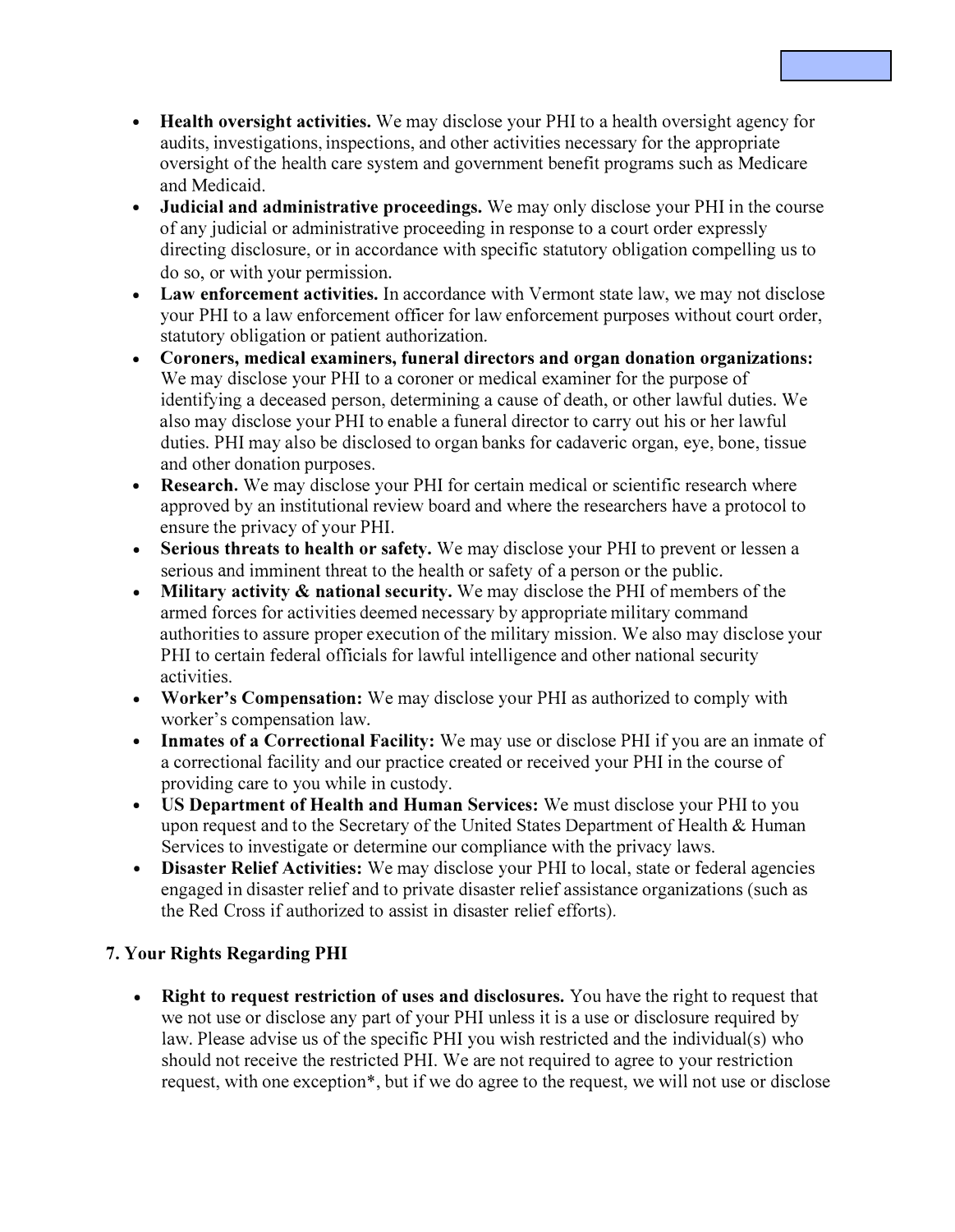the restricted PHI unless it is necessary for emergency treatment. In that case, we will ask that the recipient not further use or disclose the restricted PHI. You may request restrictions and identify the parties to be restricted in writing to the Director of Medical Information.

\*If you request that access be restricted to your PHI for services for which you have fully paid yourself out-of-pocket and not be made available to your insurance carrier, we must agree to your request.

- **Right of access to PHI.** You have the right to inspect and obtain a copy of your PHI upon your written request. Under very limited circumstances, we may deny access to your medical records. To request access to your medical record call Brevard Ear, Nose and Throat Center during business hours. We will respond to your request as soon as possible, but no later than 30 days from the date of your request. If access is denied you will receive a denial letter within 30 days. There is an appeals process. We have the right to charge a reasonable fee for providing copies of your PHI.
- **Right to confidential communications.** You have the right to reasonable accommodation of a request to receive communication of PHI by alternative means or at alternative locations. For example, you may wish your bill to be sent to an address other than your home. Please make your request in writing to Brevard Ear, Nose and Throat Center We will not require an explanation of your reasons for the request, and will attempt to comply with reasonable requests, but you will be required to assume any costs associated with forwarding your PHI by alternate means.
- **Right to amend PHI.** You have the right to request that we amend your PHI. Your request must be made in writing to us. We will respond to your request as soon as possible, but no later than 60 days from the date of your request. If we deny your request for amendment, you have the right to submit a written statement disagreeing with the denial; Brevard Ear, Nose and Throat Center also has the right to submit a rebuttal statement. A record of any disagreement about amendment will become part of your medical record and may be included in subsequent disclosures of your PHI.
- **Right to accounting of disclosures.** Subject to certain limitations, you have the right to a written accounting of disclosures by us of your PHI for not more than 6 years prior to the date of your request. Your right to an accounting applies to disclosures other than those for treatment, payment, or health care operations. Please make your request in writing to us. We will respond to your request as soon as possible, but no later than 60 days from the date of your request. We will provide you with one accounting every 12 months free of charge. We will charge a reasonable fee based upon our costs for any subsequent accounting requests.
- **Right to a copy of our Notice of Privacy Practices and Policies.** We will ask you to sign a written acknowledgement of receipt of our Notice of Privacy Practices and Policies. We may periodically amend this Notice of Privacy Practices and Policies and you may obtain an updated Notice at any time.